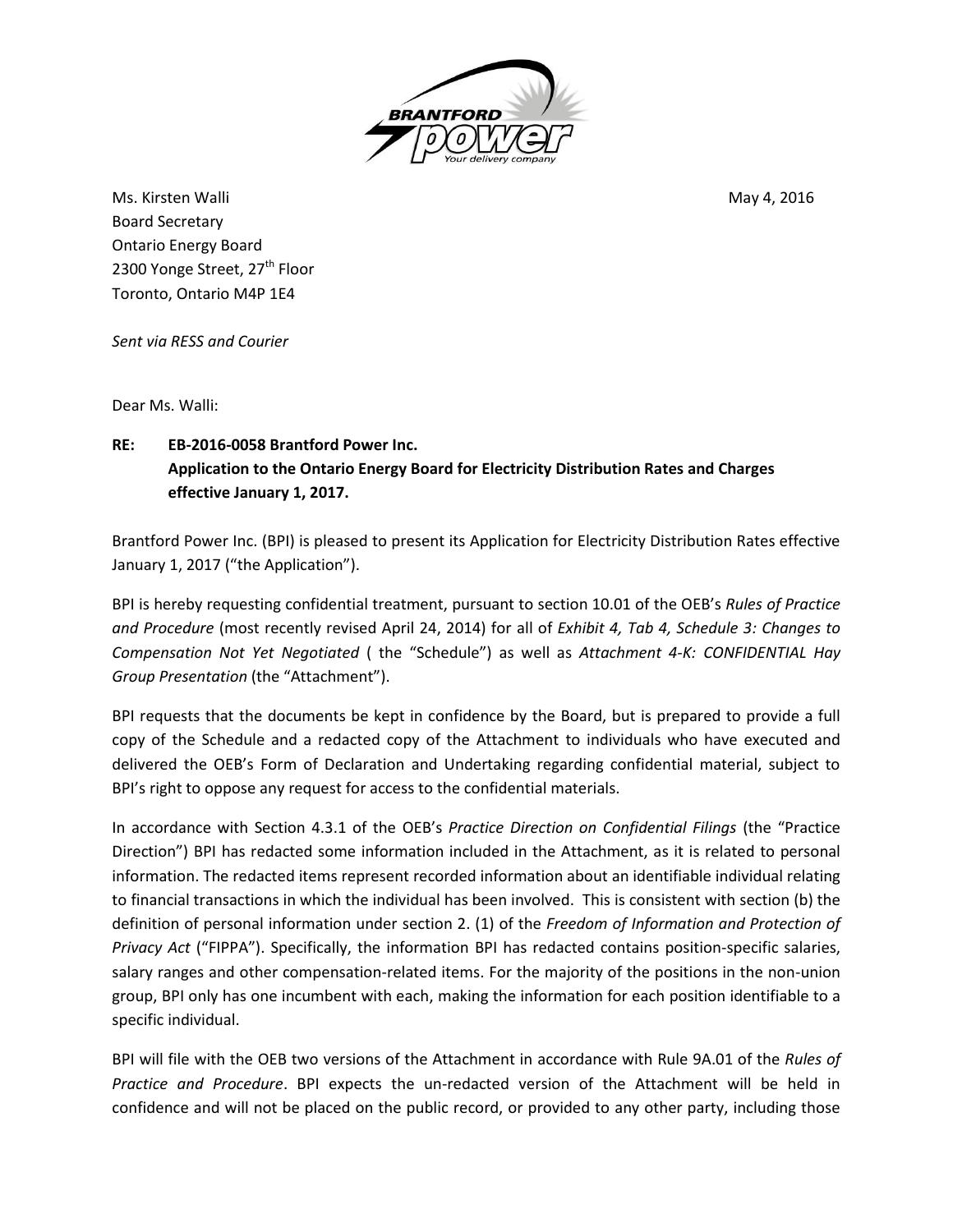

who have executed and delivered the OEB's Form of Declaration and Undertaking. BPI is requesting that the un-redacted version be kept in confidence by the OEB as well.

Consistent with Section 5.1.4 of the Practice Direction, BPI has filed this cover letter which discusses in the sections that follow why the issue is considered confidential and the public disclosure of the information would be detrimental.

Appendix B of the Practice Direction outlines the factors which the OEB may consider in addressing confidentiality of filing. BPI believes the information included in the Schedule and the Attachment is confidential as it contains labour relations information which could reasonably be expected to prejudice BPI's competitive position, interfere significantly with contractual negotiations, and result in significant undue loss or gain to BPI and its employee groups. These outcomes correspond with sections (a) i, (a) iii, and (a) iv of Appendix B.

BPI is entering contractual negotiations with all three of its employee groups as each of their current agreements is scheduled to expire during the bridge or test years. The disclosure of BPI's budgetary provisions for labour cost increases and compensation strategy (set out in the Schedule), or the recommendations upon which these provisions were based (out in the Attachment), could compromise the collective bargaining process, placing BPI in a disadvantageous position.

A confidential, un-redacted version of **Exhibit 4, Tab 4, Schedule 3: Changes to Compensation Not Yet Negotiated,** containing all of the information for which confidentiality is requested is being filed with the OEB on colored paper. Two confidential copies of **Attachment 4-K** are being filed: one is contained in a separate envelope and marked as containing personal information, not to be released to any party; the other redacted confidential attachment is filed on colored paper and is being proposed for confidential treatment.

BPI has provided a summary of the Schedule and the Attachment below. As a result, BPI is submitting its complete application and related evidence on a non confidential basis with the exception of the above noted items that are the subject of this confidentiality request pending the decision of the OEB.

## *Non Confidential Summary Schedule*

The document in question outlines the compensation strategy for its union groups, as well as the nonunion group BPPAE. This includes BPI's compensation strategy, including budgeted adjustment rates for the employee groups in 2016 and 2017 and a discussion of the rationale for these strategies.

## *Non Confidential Summary of Attachment*

The presentation from the Hay Group outlines the job evaluation and "banding" process used by Hay Group to evaluate each position, the targeted and current salary ranges per position, and discusses Hay's suggested changes to BPI's compensation strategy and their implementation.